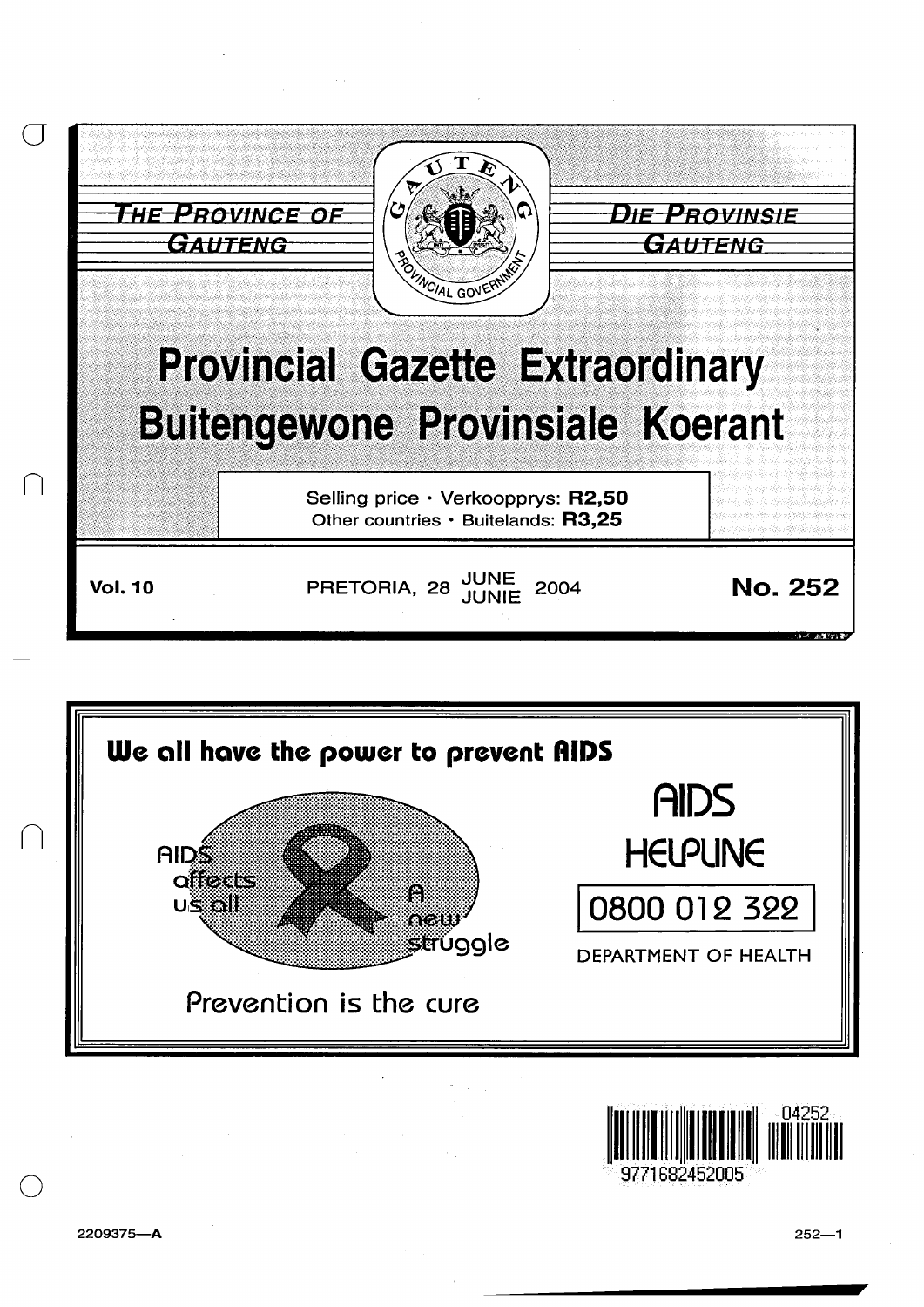$\mathcal{A}^{\text{max}}_{\text{max}}$ 

 $\mathbb{R}^2$ 

 $\mathcal{L}_{\mathcal{A}}$ 

 $\bar{z}$ 

 $\frac{1}{2}$  :

 $\hat{A}$ 

|      | <b>CONTENTS • INHOUD</b>                                                                                                      |             |                |
|------|-------------------------------------------------------------------------------------------------------------------------------|-------------|----------------|
| No.  |                                                                                                                               | Page<br>No. | Gazette<br>No. |
|      | <b>LOCAL AUTHORITY NOTICES</b>                                                                                                |             |                |
| 1250 | Town-planning and Townships Ordinance (15/1986): City of Tshwane Metropolitan Municipality: Pretoria Amendment<br>Scheme 9488 | з           | 252            |
| 1251 |                                                                                                                               | з           | 252            |

 $\bar{z}$ 

 $\ddot{\phantom{a}}$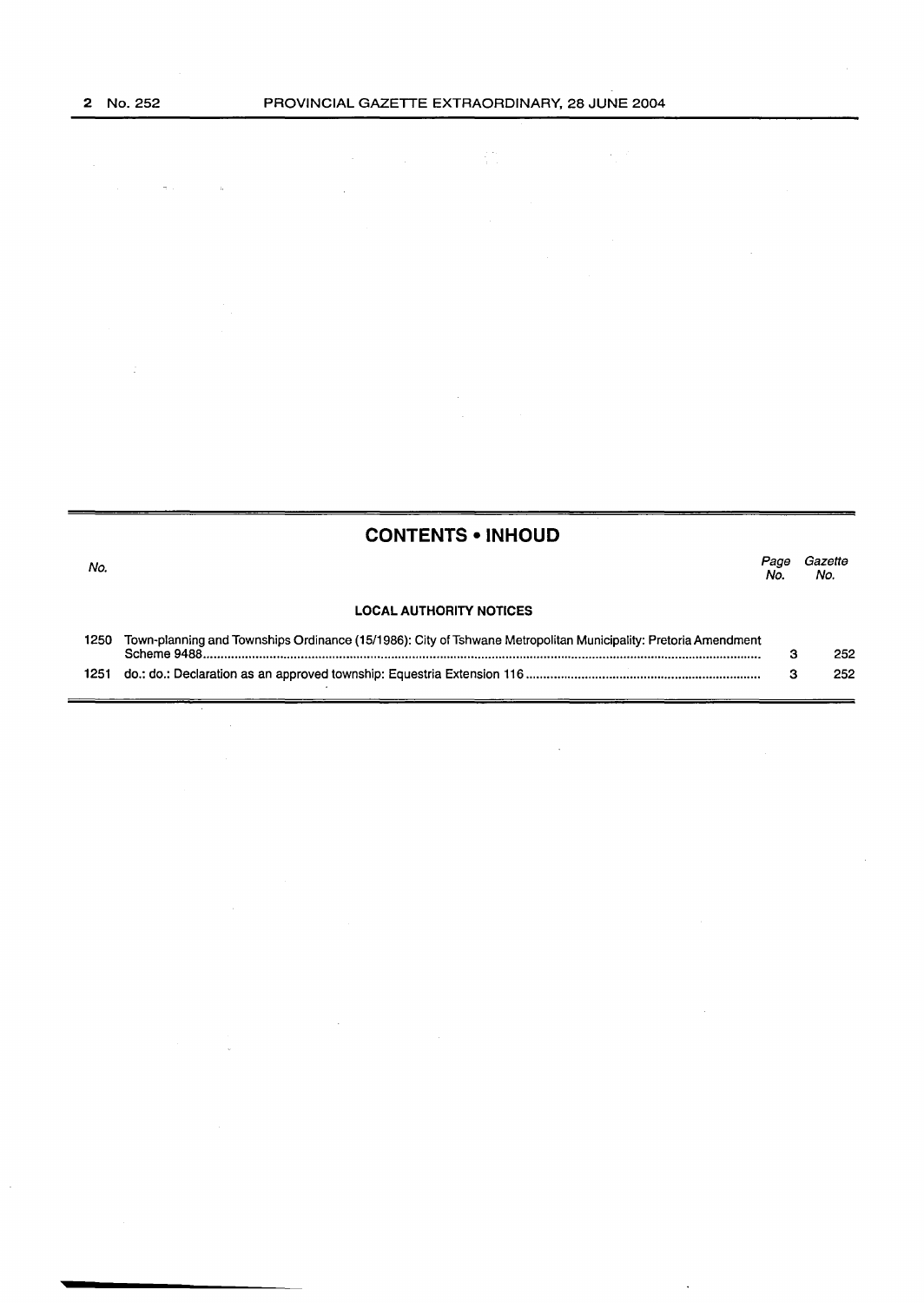# LOCAL AUTHORITY NOTICES

# LOCAL AUTHORITY NOTICE 1250

# CITY OF TSHWANE METROPOLITAN MUNICIPALITY PRETORIA AMENDMENT SCHEME 9488

It is hereby notified in terms of the provisions of section 125 (1) of the Town Planning and Townships Ordinance, 1986 (Ordinance 15 of 1986), that the City of Tshwane Metropolitan Municipality has approved an amendment scheme with regard to the land in the township of Equestria Extension 116, being an amendment of the Pretoria Town-planning Scheme, 1974.

Map 3 and the scheme clauses of this amendment scheme are filed with the General Manager: Legal Services and are open to inspection during normal office hours.

This amendment is known as Pretoria Amendment Scheme 9488.

Reference: K13/2 Equestria x116 GENERAL MANAGER: LEGAL SERVICES

# PLAASLIKE BESTUURSKENNISGEWING 1250

# STAD TSHWANE METROPOLITAANSE MUNISIPALITEIT PRETORIA WYSIGINGSKEMA 9488

Hiermee word ingevolge die bepalings van artikel 125 (1) van die Ordonnansie op Dorpsbeplanning en Dorpe, 1986 (Ordonnansie 15 van 1986), bekend gemaak dat die Stad Tshwane Metropolitaanse Munisipaliteit 'n wysigingskema met betrekking tot die grond in die dorp Equestria Uitbreiding 116, synde 'n wysiging van die Pretoria Dorpsbeplanningskema, 1974, goedgekeur het.

Kaart 3 en die skemaklousules van hierdie wysigingskema word deur die Hoofbestuurder: Regsdienste in bewaring gehou en lê gedurende gewone kantoorure ter insae.

Hierdie wysiging staan bekend as Pretoria-wysigingskema 9488.

Verwysing: K13/2/Equestria x116 HOOF BESTUURDER: REGSDIENSTE

# LOCAL AUTHORITY NOTICE 1251

# CITY OF TSHWANE METROPOLITAN MUNICIPALITY DECLARATION OF EQUESTRIA EXTENSION 116 AS APPROVED TOWNSHIP

In terms of section 103 of the Town-planning and Townships Ordinance, 1986 (Ordinance 15 of 1986), the City of Tshwane Metropolitan Municipality hereby declares the Township of Equestria Extension 116 to be an approved township, subject to the conditions as set out in the Schedule hereto.

### **SCHEDULE**

CONDITIONS UNDER WHICH THE APPLICATION MADE BY VOLTRON BELEGGINGS (PTY) LTD AND THE CITY OF TSHWANE METROPOLITAN MUNICIPALITY IN TERMS OF THE PROVISIONS OF PART C OF THE TOWN-PLANNING AND TOWNSHIPS ORDINANCE, 1986 (ORDINANCE 15 OF 1986), FOR PERMISSION TO ESTABLISH A TOWNSHIP ON PORTION 500 (A PORTION OF PORTION 81) OF THE FARM THE WILLOWS 340 JR, HAS BEEN GRANTED

# 1. CONDITIONS OF ESTABLISHMENT

1.1 NAME

The name of the township shall be Equestria Extension 116.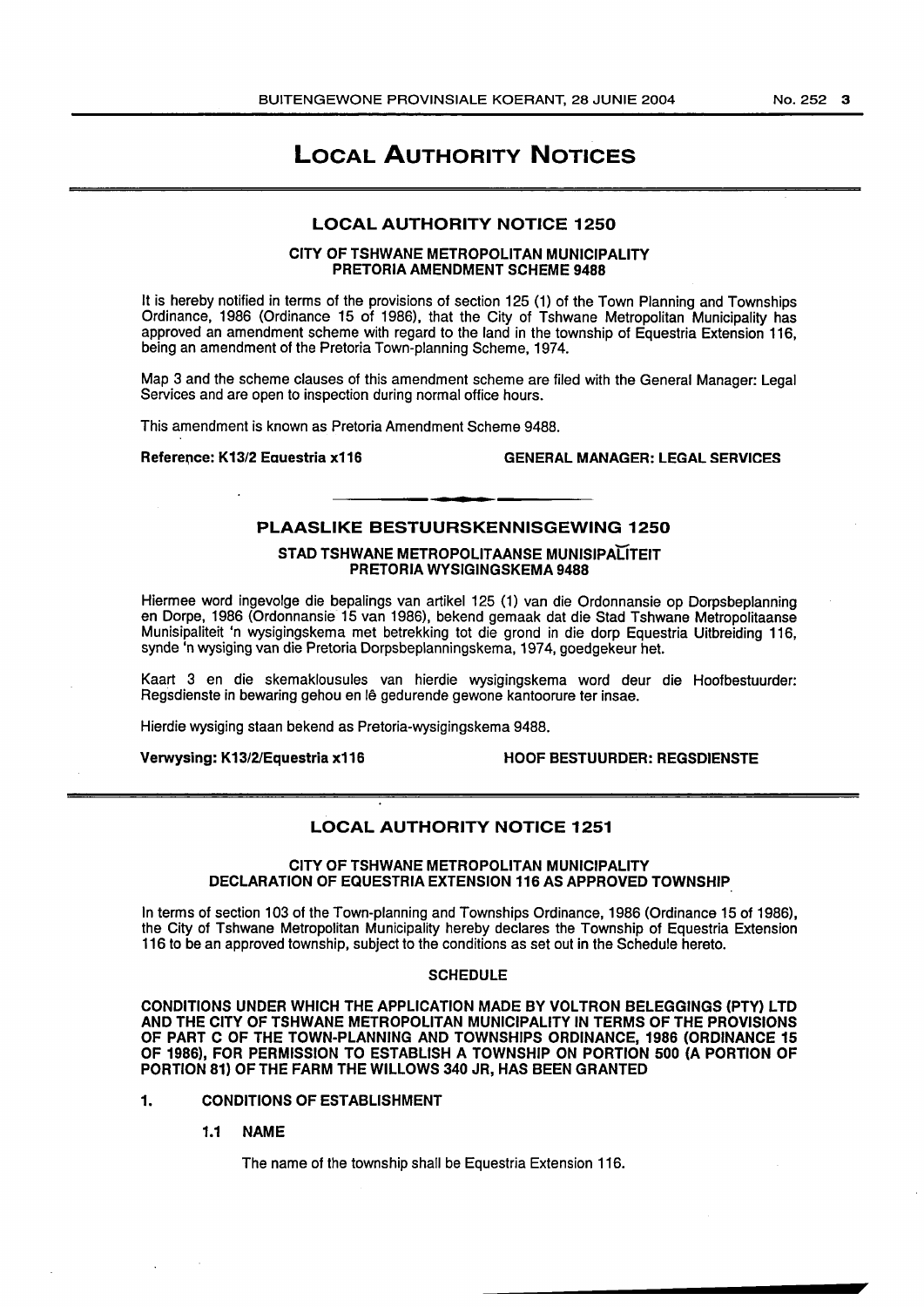### 1.2 DESIGN

The township shall consist of erven, parks and streets as indicated on General Plan S.G. No. 11640/2003:

### 1.3 DISPOSAL OF EXISTING CONDITIONS OF TITLE

All erven shall be made subject to existing conditions and servitudes, if any, including the reservation of the rights to minerals.

# 1.4 LAND FOR MUNICIPAL PURPOSES

The following erf shall be transferred to the local authority within six months after proclamation of the township or simultaneously with the transfer of any erven in the township, which ever event happens first by and at the expense of the township owner:

Park (public open space) : Erf 729

### 1.5 REMOVAL OR REPLACEMENT OF MUNICIPAL SERVICES

Should it become necessary to move or replace any existing municipal services as a result of the establishment of the township, the cost thereof shall be borne by the township owner.

### 1.6 DEMOLITION OF BUILDINGS AND STRUCTURES

When required by the City of Tshwane Metropolitan Municipality to do so, the township owner shall at his own expense cause to be demolished to the satisfaction of the City of Tshwane Metropolitan Municipality all existing buildings and structures situated within building line reserves and side spaces or over common boundaries, or dilapidated structures.

#### 1.7 REMOVAL OF LITTER

The township owner shall at his own expense have all litter within the township area removed to the satisfaction of the City of Tshwane Metropolitan Municipality, when required to do so by the City of Tshwane Metropolitan Municipality.

### 1.8 REMOVAL AND/OR REPLACEMENT OF ESKOM POWER LINES

Should it become necessary to remove and/or replace any existing power lines of Eskom as a result of the establishment of the township, the cost thereof shall be borne by the township owner.

# 1.9 REMOVAL AND/OR REPLACEMENT OF TELKOM SERVICES

Should it become necessary to remove and/or replace any existing TELKOM services as a result of the establishment of the township, the cost thereof shall be borne by the township owner.

### 1.10 COMPLIANCE WITH CONDITIONS IMPOSED BY GDACEL

The township owner shall at his own expense comply with all the conditions imposed by or by which the Gauteng Department of Agriculture, Conservation, Environment and Land Affairs has granted the applicant exemption from compliance with regulations No 1182 and 1183 promulgated in terms of sections 21, 22 and 26 of the Environmental Conservation Act, for the development of this township.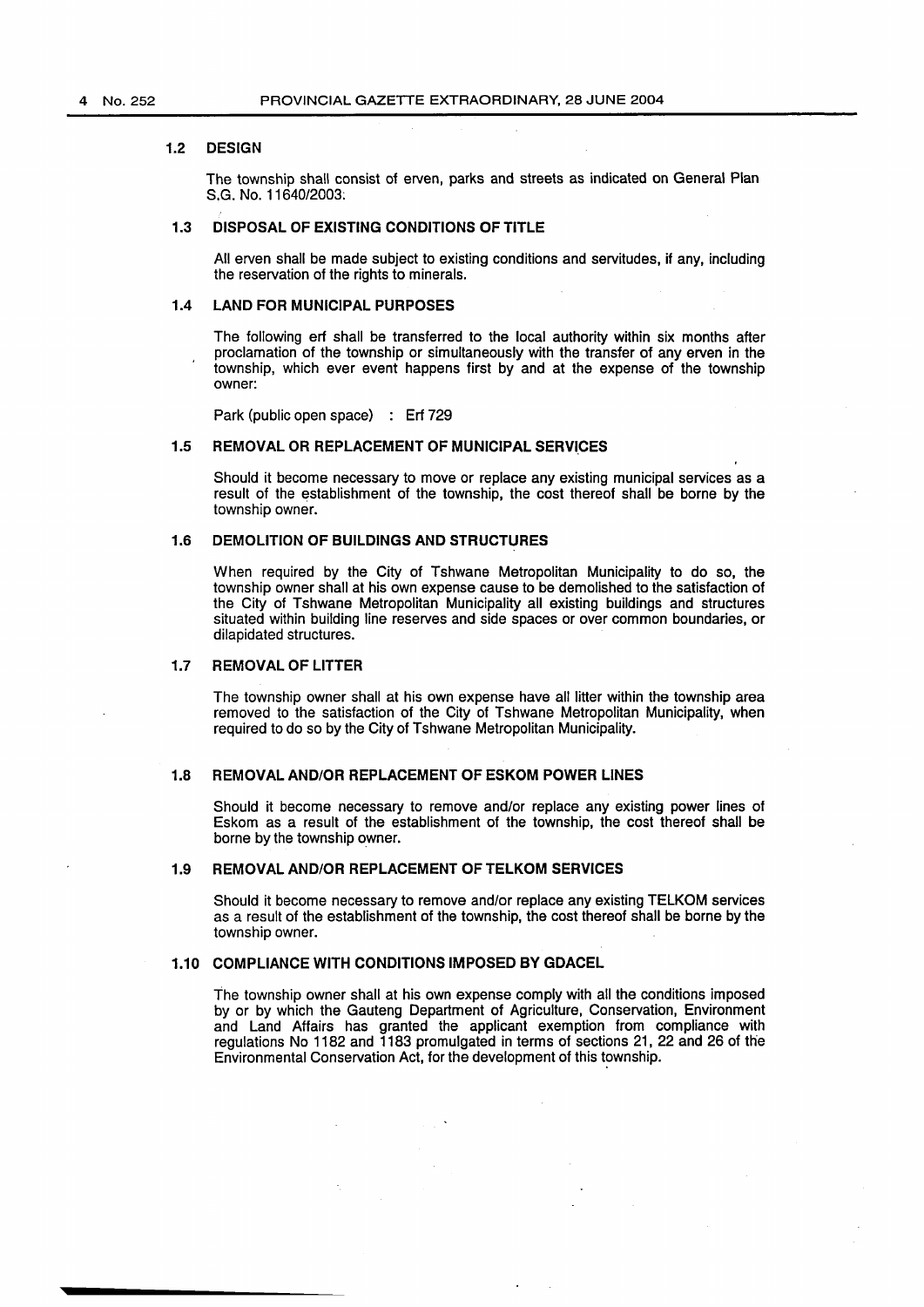# 2. CONDITIONS OF TITLE

# 2.1 THE ERVEN MENTIONED BELOW SHALL BE SUBJECT TO THE CONDITION AS INDICATED, LAID DOWN BY THE CITY OF TSHWANE METROPOLITAN MUNICIPALITY IN TERMS OF THE PROVISIONS OF THE TOWN-PLANNING AND TOWNSHIPS ORDINANCE, 1986 (ORDINANCE 15 OF 1986). .

- 2.1.1 ERF 728
	- 2.1.1.1 The erf shall be subject to a servitude, 2m wide, for municipal services (water, sewer, electricity and stormwater) (hereinafter referred to as "the services"), in favour of the local authority, along any two boundaries, excepting a street boundary and, in the case of a panhandle erf, an additional servitude for municipal purposes, 2m wide, over the entrance portion of the erf, if and when required by the local authority: Provided that the local authority may waive any such servitude.
	- 2.1.1.2 No buildings or other structures may be erected within the aforesaid servitude area and no trees with large roots may be planted within the area of such servitude or within a distance of 2m from it.
	- 2.1.1.3 The City of Tshwane Metropolitan Municipality shall be entitled to temporarily deposit on the land adjoining the aforesaid servitude, any material it excavates during the laying, maintenance or removal of such services and other works which in its discretion it regards necessary, and furthermore the City of Tshwane Metropolitan Municipality shall be entitled to reasonable access to the said property for the aforesaid purpose, subject to the provision that the City of Tshwane Metropolitan Municipality shall make good any damage caused during the laying, maintenance or removal of such services and other works.

# 2.1.2 ALL ERVEN

As this erf (stand, land, etc) forms part of an area which may be subject to dust pollution and noise as a result of open-cast mining activities past, present or future in the vicinity thereof, the owner thereof accepts that inconvenience with regard to dust pollution and noise as a result thereof, may be experienced.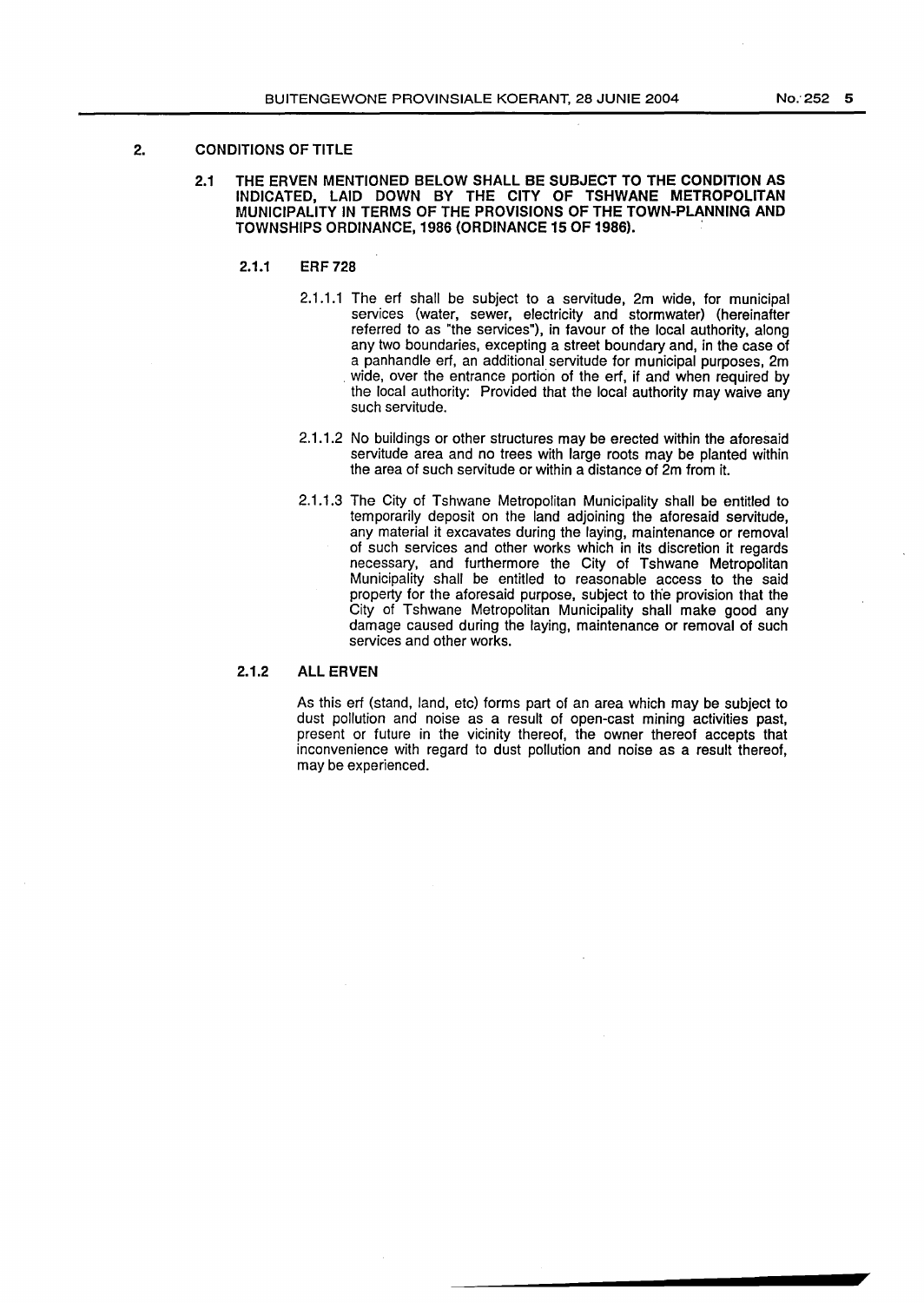# **PLAASLIKE BESTUURSKENNISGEWING 1251**

# **STAD TSHWANE METROPOLITAANSE MUNISIPALITEIT VERKLARING VAN EQUESTRIA UITBREIDING 116 TOT GOEDGEKEURDE DORP**

Ingevolge artikel 103 van die Ordonnansie op Dorpsbeplanning en Dorpe, 1986 (Ordonnansie No 15 van 1986), verklaar die Stad Tshwane Metropolitaanse Munisipaliteit hierby die dorp Equestria Uitbreiding 116 tot 'n goedgekeurde dorp, onderworpe aan die voorwaardes uiteengesit in die bygaande Bylae.

#### **BYLAE**

(K13/2/Equestria x116)

**STAAT VAN VOORWAARDES WAAROP DIE AANSOEK GEDOEN DEUR VOLTRON BELEGGING (PTY) LTD EN DIE STAD TSHWANE METROPOLITAANSE MUNISIPALITEIT INGEVOLGE DIE BEPALINGS VAN DEEL C VAN DIE ORDONNANSIE OP DORPSBEPLANNING EN DORPE, 1986 (ORDONNANSIE N0.15 VAN**  1986), OM TOESTEMMING OM 'N DORP OP GEDEELTE 500 ('N GEDEELTE VAN GEDEELTE 81) VAN DIE **PLAAS THE WILLOWS 340 JR, GAUTENG, TE STIG, TOEGESTAAN** IS.

# **1. STIGTINGSVOORWAARDES**

# **1.1 NAAM**

Die naam van die dorp is Equestria Uitbreiding 116.

#### **1.2 ONTWERP**

Die dorp bestaan uit erwe, parke en strate soos aangedui op Algemene Plan LG No. 11640/2003.

# **1.3 BESKIKKING OOR BESTAANDE TITELVOORWAARDES**

Aile erwe moet onderworpe gemaak word aan bestaande voorwaardes en serwitute, as daar is, met inbegrip van die voorbehoud van die regte op minerale.

# **1.4 GROND VIR MUNISIPALE DOELEINDES**

Die volgende erf moet deur en op koste van die dorpseienaar aan die plaaslike bestuur oorgedra word binne ses maande na proklamasie van die dorp of gelyktig met die oordra van enige erwe in die dorp, watter gebeurtenis ookal eerste plaasvind:

Parke (openbare oopruimte) : Erf 729

### **1.5 VERSKUIWING EN/OF VERWYDERING VAN MUNISIPALE DIENSTE**

Indian dit as gevolg van die stigting van die dorp nodig word om enige bestaande munisipale dienste te verskuif of te vervang, moet die koste daarvan deur die dorpseienaar gedra word.

# **1.6 SLOPING VAN GEBOUE EN STRUKTURE**

Die dorpseienaar moet op eie koste aile bestaande geboue en strukture wat binne boulynreserwes en kantruimtes of oor gemeenskaplike grense gele is, of bouvallige strukture laat sloop tot tevredenheid van die Stad Tshwane Metropolitaanse Munisipaliteit wanneer die Stad Tshwane Metropolitaanse Munisipaliteit dit vereis.

# **1.7 VERWYDERING VAN ROMMEL**

Die dorpseienaar moet op eie koste aile rommel binne die dorpsgebied laat verwyder tot tevredenheid van die Stad Tshwane Metropolitaanse Munisipaliteit wanneer die Stad Tshwane Metropolitaanse Munisipaliteit dit vereis.

# **1.8 VERSKUIWING EN/OF VERWYDERING VAN ESKOM KRAGLYNE**

Indian dit as gevolg van die stigting van die dorp nodig word om enige bestaande kraglyne van Eskom te verskuif, moet die koste daarvan deur die dorpseienaar gedra word.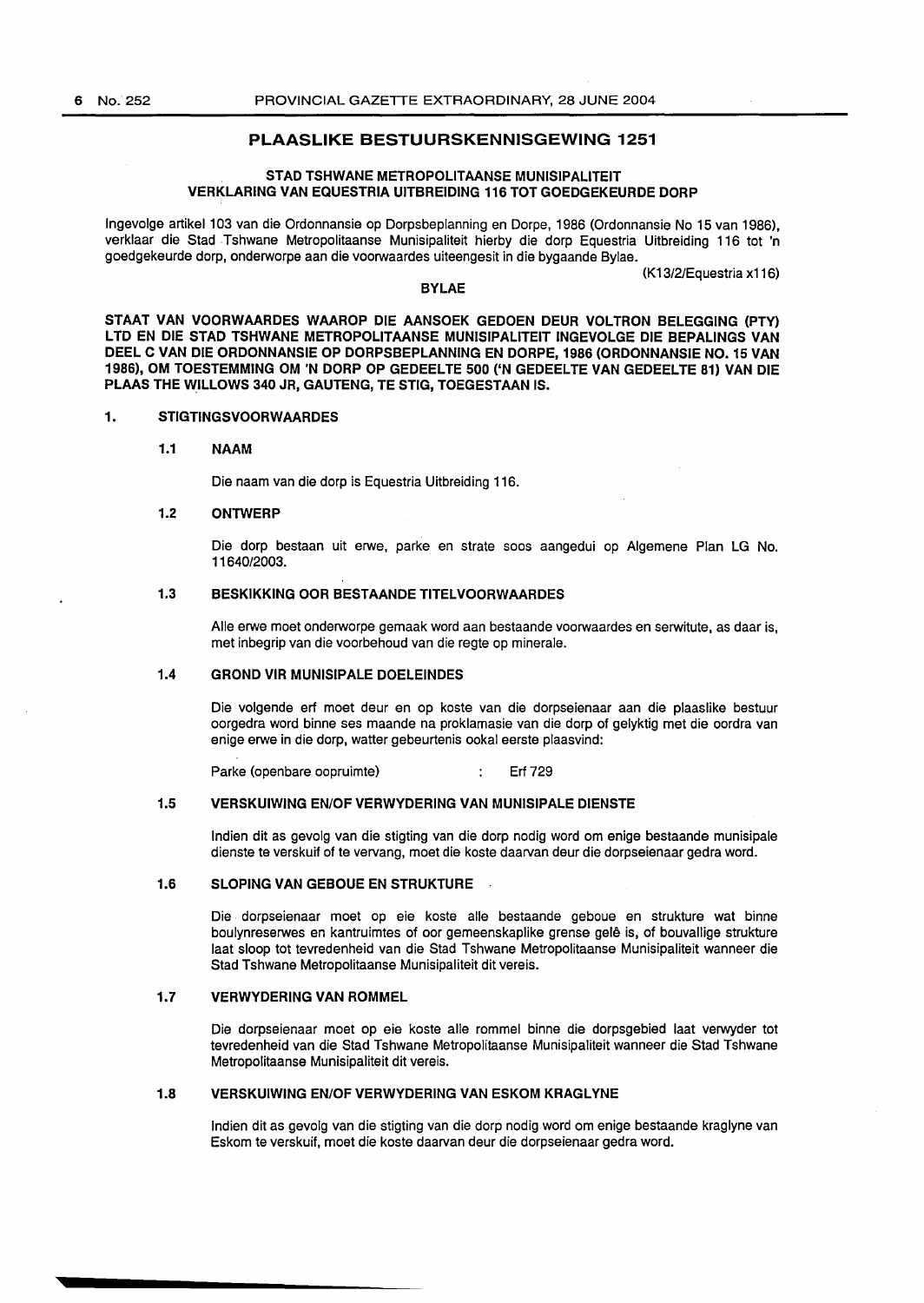# **1.9 VERSKUIWING EN/OF VERWYDERING VAN TELKOM DIENSTE**

lndien dit as gevolg van die stigting van die dorp nodig word om enige bestaande dienste van TELKOM te verskuif en/of te verwyder, meet die koste daarvan deur die dorpseienaar gedra word.

# **1.10 VOLDOENING AAN VOORWAARDES OPGELe DEUR DIE GAUTENGSE DEPARTEMENT VAN LANDBOU, BEWARING, OMGEWING EN GRONDSAKE (DLBOG)**

Die dorpseienaar sal op sy eie koste voldoen aan al die voorwaardes wat opgelê is deur (DLBOG) met die aansoek om vrystelling om aan die bepalings van Regulasie 1182 en 1183 gepromulgeer ingevolge artikel 21, 22 en 26 van die Wet op Omgewingsbewaring, 1989 (Wet No 73 van 1989) vir die ontwikkeling van die dorpsgebied.

# **2. TITELVOORWAARDES**

2.1 Die erwe hieronder genoem, is onderworpe aan die voorwaardes soos aangedui, opgele deur die Stad Tshwane Metropolitaanse Munisipaliteit ingevolge die bepalings van die Ordonnansie op Dorpsbeplanning en Dorpe, 1986 (Ordonnansie 15 van 1986):

# **2.1.1 ERF 728**

- 2.1.1.1 Die erf is onderworpe aan 'n serwituut, 2 meter breed, vir munisipale dienste (water, riool, elektrisiteit, stormwater) (hierna "die dienste" genoem), ten gunste van die Stad Tshwane Metropolitaanse Munisipaliteit langs enige twee grense, uitgesonderd 'n straatgrens en, in die geval van 'n pypsteelerf, 'n addisionele serwituut vir munisipale doeleindes, 2 meter breed, oor die toegangsgedeelte van die erf, indien en wanneer die plaaslike bestuur dit verlang: Met dien verstande dat die plaaslike bestuur van enige sodanige serwituut mag afsien.
- 2.1.1.2 Geen geboue of ander strukture mag binne die voornoemde serwituutgebied opgerig word nie en geen grootwortelbome mag binne die gebied van sodanige serwituut of binne 'n afstand van 2 meter daarvan geplant word nie.
- 2.1.1.3 Die Stad Tshwane Metropolitaanse Munisipaliteit is daarop geregtig om enige materiaal wat deur hom uitgegrawe word tydens die aanleg, onderhoud of verwydering van sodanige dienste en ander werke wat hy na goeddunke noodsaaklik ag, tydelik te plaas op grond wat aan die voornoemde serwituut grens, en voorts is die Stad Tshwane Metropolitaanse Munisipaliteit geregtig op redelike toegang tot genoemde grond vir die voornoemde doel, onderworpe daaraan dat die Stad Tshwane Metropolitaanse Munisipaliteit enige skade vergoed wat gedurende die aanleg, onderhoud of verwydering van sodanige dienste en ander werke veroorsaak word.

# **2.1.2 ALLE ERWE**

Aangesien hierdie erf (standplaas, grond ens) deal vorm van 'n gebied wat blootgestel mag wees aan stofbesoedeling en geraas as gevolg van oop-groef myn aktiwiteite in die verlede, huidige of toekoms in die omgewing daarvan, aanvaar die eienaar dat ongerief ten opsigte van stofbesoedeling en geraas as gevolg daarvan ondervind mag word.